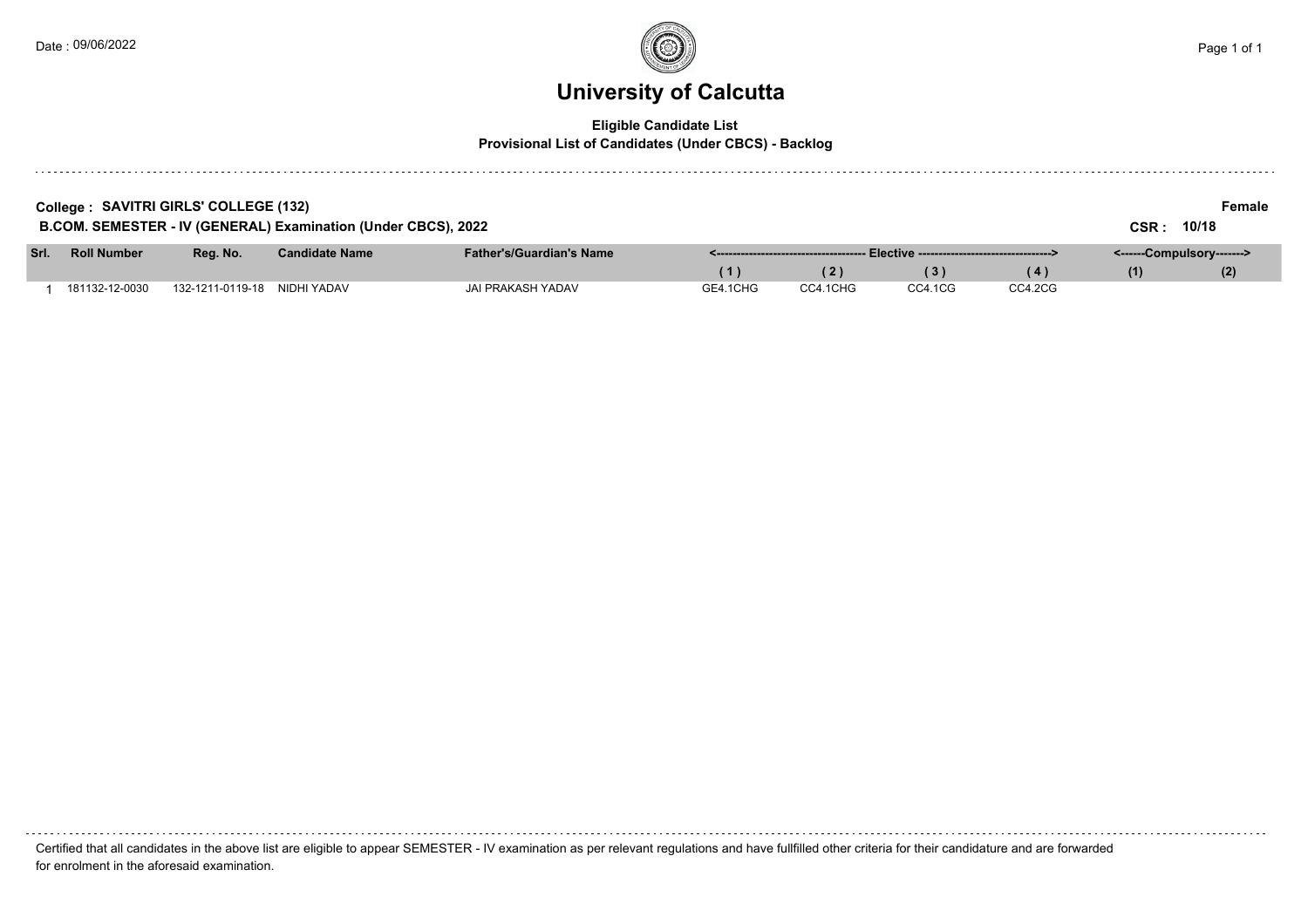### **University of Calcutta**

#### **Eligible Candidate List**

#### **Provisional List of Candidates (Under CBCS) - Backlog**

| College: SAVITRI GIRLS' COLLEGE (132)<br>B.COM. SEMESTER - IV (HONOURS) Examination (Under CBCS), 2022<br>CSR: |                    |          |                                    |                                 |     |          |         |         |                           | Female<br>10/18 |  |
|----------------------------------------------------------------------------------------------------------------|--------------------|----------|------------------------------------|---------------------------------|-----|----------|---------|---------|---------------------------|-----------------|--|
| Srl.                                                                                                           | <b>Roll Number</b> | Rea. No. | <b>Candidate Name</b>              | <b>Father's/Guardian's Name</b> |     |          |         |         | <------Compulsory-------> |                 |  |
|                                                                                                                |                    |          |                                    |                                 | (1) | (2)      | (3)     | (4)     | (1)                       | (2)             |  |
|                                                                                                                | 181132-11-0124     |          | 132-1211-0487-18 RABINA KUMARI RAM | <b>SANJAY RAM</b>               |     | CC4.1CHG | CC4.1CH | CC4.2CH |                           |                 |  |

Certified that all candidates in the above list are eligible to appear SEMESTER - IV examination as per relevant regulations and have fullfilled other criteria for their candidature and are forwarded for enrolment in the aforesaid examination.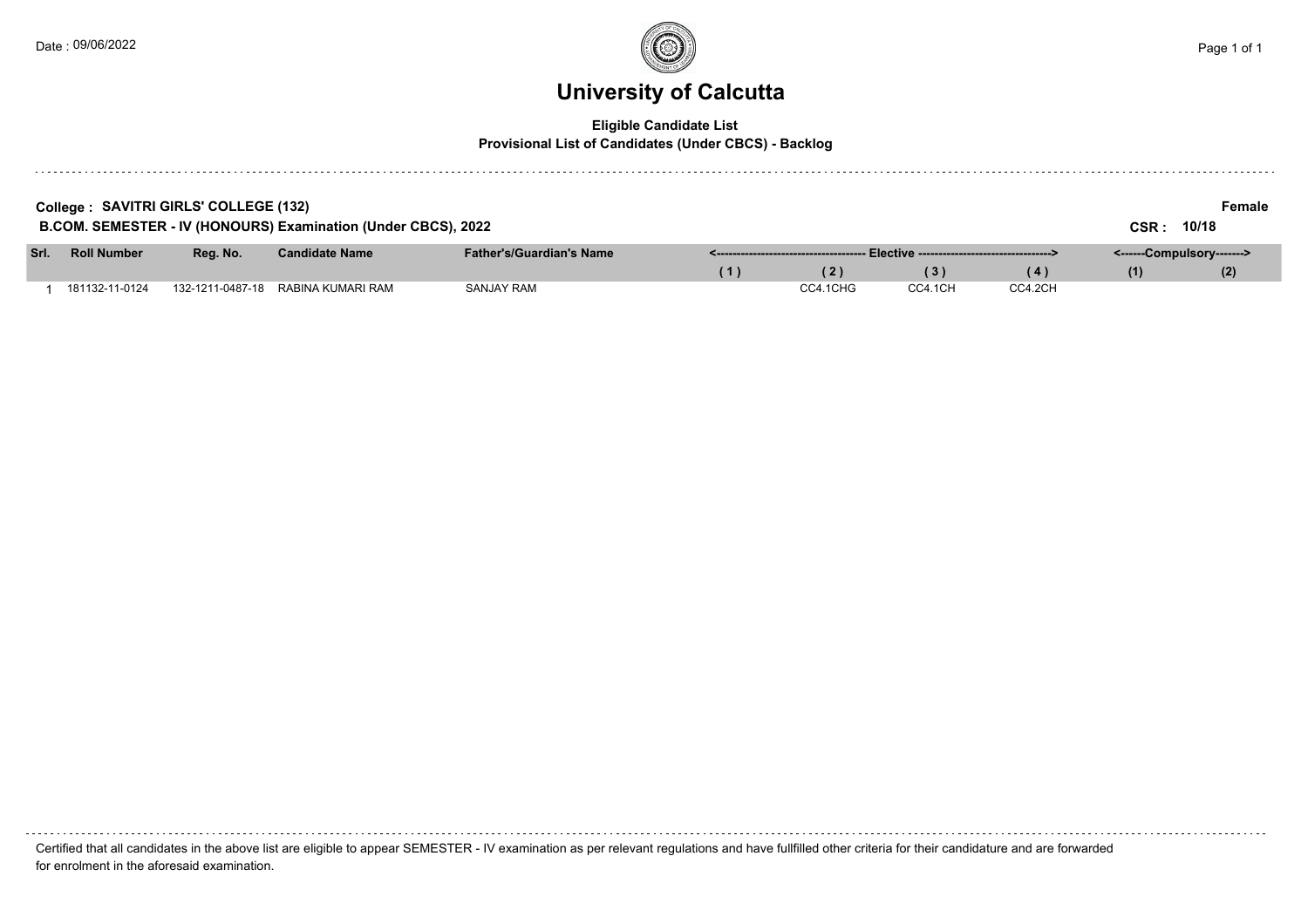#### **Eligible Candidate List Provisional List of Candidates (Under CBCS) - Backlog**

**College :** SAVITRI GIRLS' COLLEGE (132) Female

**B.COM. SEMESTER - IV (GENERAL) Examination (Under CBCS), 2022 CSR : 64/17**

| Srl. | <b>Roll Number</b> | Reg. No.         | <b>Candidate Name</b> | <b>Father's/Guardian's Name</b> |          |          |         |         | <------Compulsory-------> |     |  |
|------|--------------------|------------------|-----------------------|---------------------------------|----------|----------|---------|---------|---------------------------|-----|--|
|      |                    |                  |                       |                                 |          | (2)      | (3)     | (4)     | (1)                       | (2) |  |
|      | 171132-12-0009     | 132-1211-0314-17 | BISHESWARI GUPTA      | SANJAY GUPTA                    | GE4.1CHG | CC4.1CHG | CC4.1CG | CC4.2CG |                           |     |  |
|      | 2 171132-12-0037   | 132-1211-0415-17 | NISHA SINGH           | <b>ABHIRAM SINGH</b>            | GE4.1CHG |          |         | CC4.2CG |                           |     |  |
|      | 3 171132-12-0052   | 132-1211-0323-17 | SEEMA BHAR            | KARTIK PRASAD BHAR              | GE4.1CHG | CC4.1CHG | CC4.1CG | CC4.2CG |                           |     |  |

| Certified that all candidates in the above list are eligible to appear SEMESTER - IV examination as per relevant regulations and have fullfilled other criteria for their candidature and are forwarded |
|---------------------------------------------------------------------------------------------------------------------------------------------------------------------------------------------------------|
| for enrolment in the aforesaid examination.                                                                                                                                                             |

Date : 09/06/2022 Page 1 of 1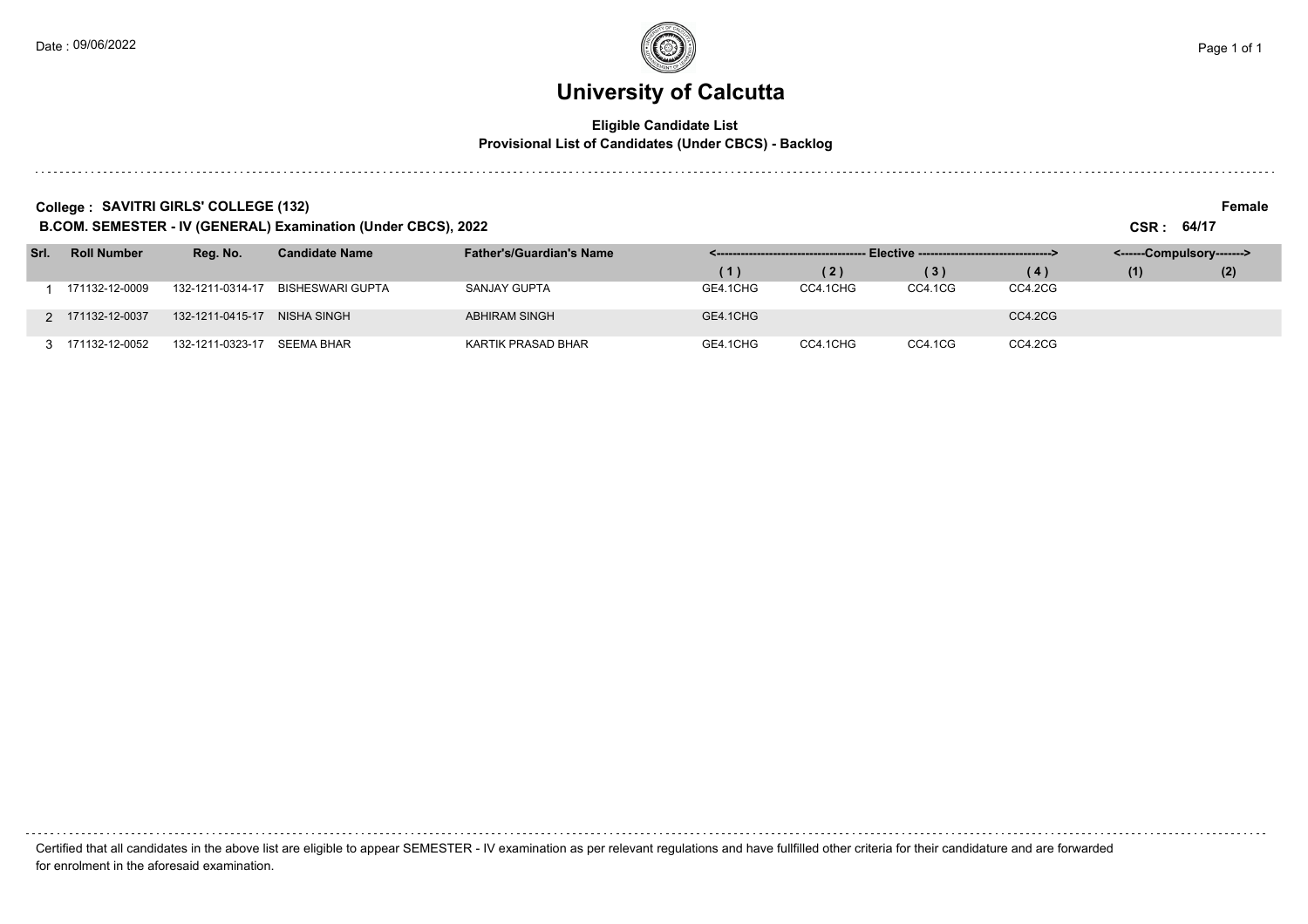. . . . . . . .

### **University of Calcutta**

#### **Eligible Candidate List Provisional List of Candidates (Under CBCS) - Backlog**

**College :** SAVITRI GIRLS' COLLEGE (132) Female

**B.COM. SEMESTER - IV (HONOURS) Examination (Under CBCS), 2022 CSR : 64/17**

| Srl. | <b>Roll Number</b> | Reg. No.         | <b>Candidate Name</b> | <b>Father's/Guardian's Name</b> | Elective ----------------------------------> |          |         |         | <------Compulsory-------> |     |  |
|------|--------------------|------------------|-----------------------|---------------------------------|----------------------------------------------|----------|---------|---------|---------------------------|-----|--|
|      |                    |                  |                       |                                 | Ί,                                           | (2)      | (3)     | (4)     | (1)                       | (2) |  |
|      | 171132-11-0024     | 132-1211-0236-17 | DOLLY SHAW            | <b>SURESH SHAW</b>              |                                              | CC4.1CHG | CC4.1CH | CC4.2CH |                           |     |  |
|      | 2 171132-11-0076   | 132-1211-0349-17 | PRIYA SINGH           | <b>BINOD SINGH</b>              | GE4.1CHG                                     | CC4.1CHG | CC4.1CH | CC4.2CH |                           |     |  |
|      | 3 171132-11-0110   | 132-1211-0361-17 | SNEHA GUPTA           | RAJU GUPTA                      | GE4.1CHG                                     |          |         | CC4.2CH |                           |     |  |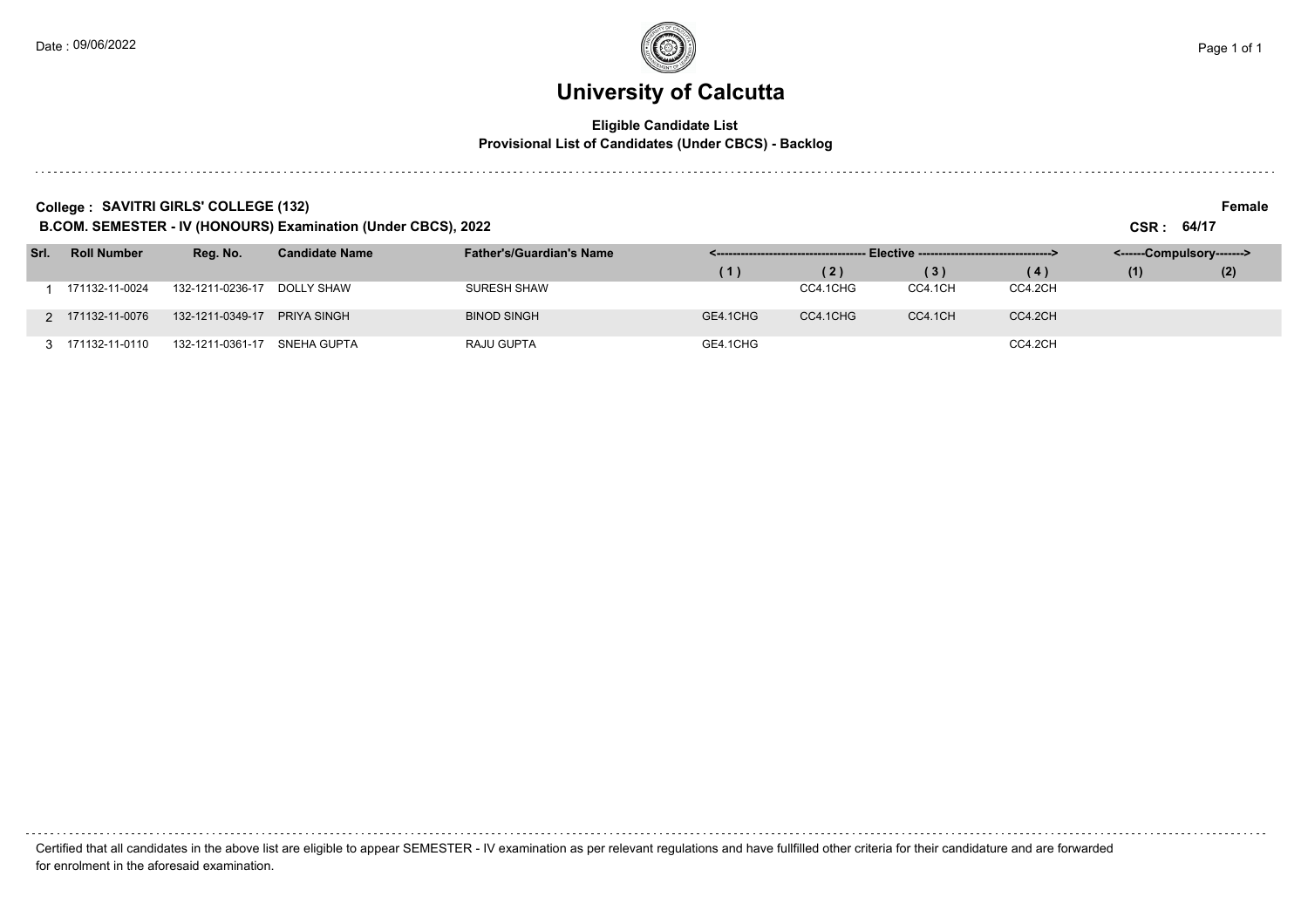#### **Eligible Candidate List Provisional List of Candidates (Under CBCS) - Regular**

**College :** SAVITRI GIRLS' COLLEGE (132) Female

**B.COM. SEMESTER - IV (GENERAL) Examination (Under CBCS), 2022 CSR : 10/18**

| Srl. | <b>Roll Number</b> | Reg. No.         | <b>Candidate Name</b>  | <b>Father's/Guardian's Name</b> | <------------------- Elective ------------------> |          |         |         |     | <------Compulsory-------> |  |
|------|--------------------|------------------|------------------------|---------------------------------|---------------------------------------------------|----------|---------|---------|-----|---------------------------|--|
|      |                    |                  |                        |                                 | (1)                                               | (2)      | (3)     | (4)     | (1) | (2)                       |  |
|      | 1 181132-12-0057   | 132-1211-0136-18 | SATABDI MUKHERHEE      | <b>TAPAN KUMAR MUKHERJEE</b>    | GE4.1CHG                                          | CC4.1CHG | CC4.1CG | CC4.2CG |     |                           |  |
|      | 2 191132-12-0004   | 132-1211-0304-19 | <b>ANJALI MISHRA</b>   | <b>SAILENDRA MISHRA</b>         | GE4.1CHG                                          | CC4.1CHG | CC4.1CG | CC4.2CG |     |                           |  |
|      | 3 191132-12-0020   | 132-1211-0296-19 | NITU KUMARI SINGH      | SUFAL BAHADUR SINGH             | GE4.1CHG                                          | CC4.1CHG | CC4.1CG | CC4.2CG |     |                           |  |
|      | 4 191132-12-0024   | 132-1211-0291-19 | RADHIKA KUMARI THAKUR  | <b>RAKESH KUMAR THAKUR</b>      | GE4.1CHG                                          | CC4.1CHG | CC4.1CG | CC4.2CG |     |                           |  |
|      | 5 201132-12-0001   | 132-1211-0304-20 | ARTI KUMARI RAM        | <b>NANDLAL RAM</b>              | GE4.1CHG                                          | CC4.1CHG | CC4.1CG | CC4.2CG |     |                           |  |
|      | 6 201132-12-0002   | 132-1211-0305-20 | <b>JASMANTI SHAW</b>   | <b>BRIJNANDAN SHAW</b>          | GE4.1CHG                                          | CC4.1CHG | CC4.1CG | CC4.2CG |     |                           |  |
|      | 7 201132-12-0003   | 132-1211-0306-20 | <b>SWEETY SHAW</b>     | KISHAN LAL SHAW                 | GE4.1CHG                                          | CC4.1CHG | CC4.1CG | CC4.2CG |     |                           |  |
|      | 8 201132-12-0004   | 132-1211-0307-20 | <b>KRITI PODDAR</b>    | <b>MAHESH PRASAD PODDAR</b>     | GE4.1CHG                                          | CC4.1CHG | CC4.1CG | CC4.2CG |     |                           |  |
|      | 9 201132-12-0005   | 132-1211-0308-20 | PRITI SHAW             | <b>SHANKAR SHAW</b>             | GE4.1CHG                                          | CC4.1CHG | CC4.1CG | CC4.2CG |     |                           |  |
|      | 10 201132-12-0006  | 132-1211-0309-20 | <b>SUMAN SHAW</b>      | <b>AJAY KUMAR SHAW</b>          | GE4.1CHG                                          | CC4.1CHG | CC4.1CG | CC4.2CG |     |                           |  |
|      | 11 201132-12-0007  | 132-1211-0310-20 | <b>SILPA SINGH</b>     | <b>AJAY SINGH</b>               | GE4.1CHG                                          | CC4.1CHG | CC4.1CG | CC4.2CG |     |                           |  |
|      | 12 201132-12-0008  | 132-1211-0311-20 | K LAXMI                | KVVKRAO                         | GE4.1CHG                                          | CC4.1CHG | CC4.1CG | CC4.2CG |     |                           |  |
|      | 13 201132-12-0009  | 132-1211-0312-20 | SHIVANGI GUPTA         | <b>MANOJ KUMAR GUPTA</b>        | GE4.1CHG                                          | CC4.1CHG | CC4.1CG | CC4.2CG |     |                           |  |
|      | 14 201132-12-0011  | 132-1211-0314-20 | <b>ANJALI SHAW</b>     | <b>JITENDRA SHAW</b>            | GE4.1CHG                                          | CC4.1CHG | CC4.1CG | CC4.2CG |     |                           |  |
|      | 15 201132-12-0013  | 132-1211-0317-20 | PREETI YADAV           | <b>JITENDRA YADAV</b>           | GE4.1CHG                                          | CC4.1CHG | CC4.1CG | CC4.2CG |     |                           |  |
|      | 16 201132-12-0014  | 132-1211-0318-20 | <b>KAJAL GUPTA</b>     | <b>RAM SAHAI GUPTA</b>          | GE4.1CHG                                          | CC4.1CHG | CC4.1CG | CC4.2CG |     |                           |  |
|      | 17 201132-12-0015  | 132-1211-0319-20 | NIDHI SHAW             | SHIWJI SHAW                     | GE4.1CHG                                          | CC4.1CHG | CC4.1CG | CC4.2CG |     |                           |  |
|      | 18 201132-12-0016  | 132-1211-0320-20 | <b>KOMAL SINGH</b>     | LATE SURESH SINGH               | GE4.1CHG                                          | CC4.1CHG | CC4.1CG | CC4.2CG |     |                           |  |
|      | 19 201132-12-0017  | 132-1211-0321-20 | NISHA JHA              | AJAY JHA                        | GE4.1CHG                                          | CC4.1CHG | CC4.1CG | CC4.2CG |     |                           |  |
|      | 20 201132-12-0018  | 132-1211-0322-20 | <b>ANITA CHOWDHARY</b> | SHIBDANI CHOWDHARY              | GE4.1CHG                                          | CC4.1CHG | CC4.1CG | CC4.2CG |     |                           |  |

Certified that all candidates in the above list are eligible to appear SEMESTER - IV examination as per relevant regulations and have fullfilled other criteria for their candidature and are forwarded for enrolment in the aforesaid examination.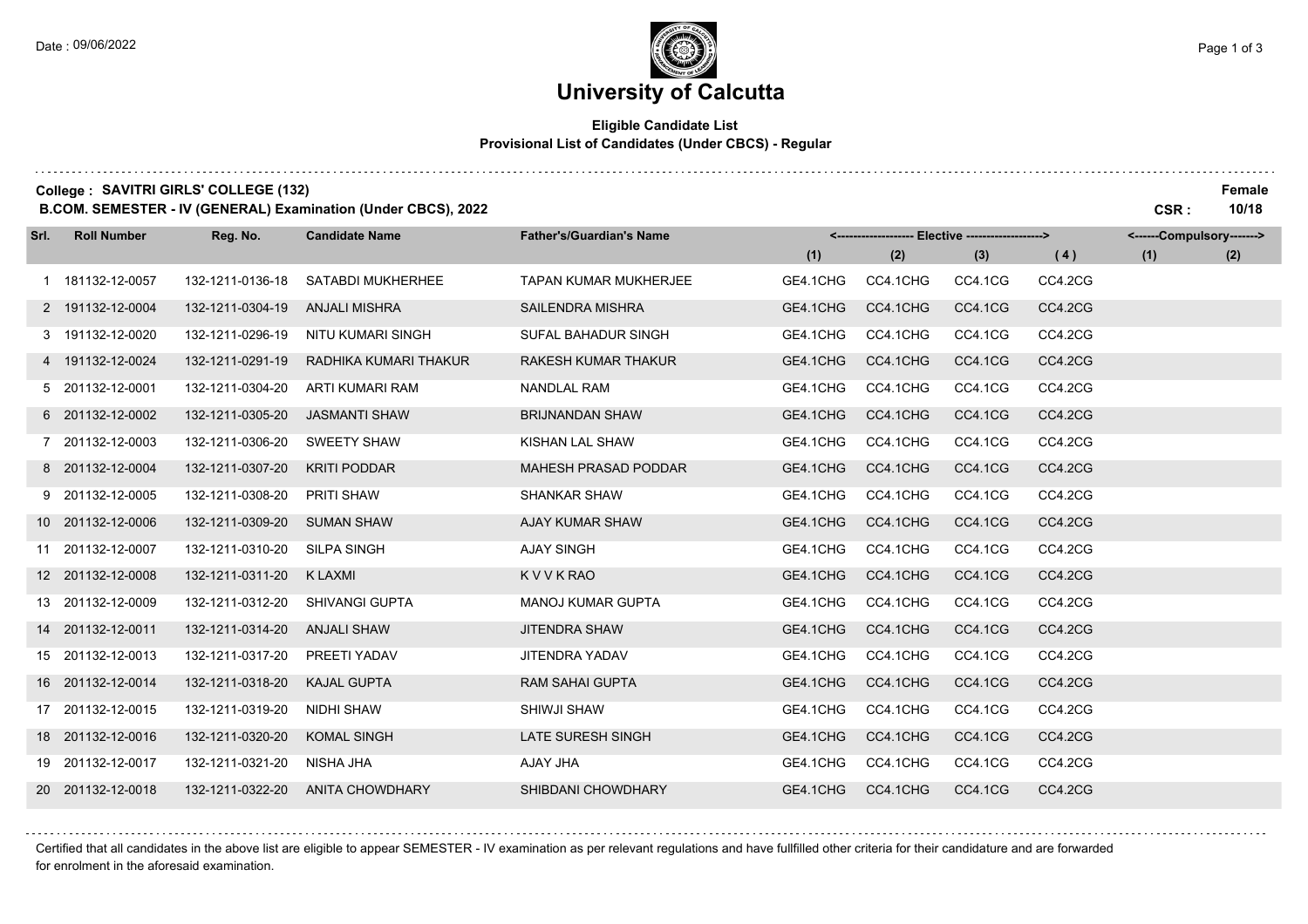. . . . . . . . . . . . . . . . . . .

## **University of Calcutta**

#### **Eligible Candidate List Provisional List of Candidates (Under CBCS) - Regular**

**College :** SAVITRI GIRLS' COLLEGE (132) Female

**B.COM. SEMESTER - IV (GENERAL) Examination (Under CBCS), 2022 CSR : 10/18**

| Srl. | <b>Roll Number</b> | Reg. No.         | <b>Candidate Name</b>     | <b>Father's/Guardian's Name</b> | <------------------- Elective ------------------> |          |         | <------Compulsory-------> |     |     |
|------|--------------------|------------------|---------------------------|---------------------------------|---------------------------------------------------|----------|---------|---------------------------|-----|-----|
|      |                    |                  |                           |                                 | (1)                                               | (2)      | (3)     | (4)                       | (1) | (2) |
|      | 21 201132-12-0019  | 132-1211-0323-20 | <b>SIMRAN SONKAR</b>      | PAPPU SONKAR                    | GE4.1CHG                                          | CC4.1CHG | CC4.1CG | CC4.2CG                   |     |     |
|      | 22 201132-12-0021  | 132-1211-0325-20 | MIMANSHA UPADHYAY         | RAMA SHANKAR UPADHYAY           | GE4.1CHG                                          | CC4.1CHG | CC4.1CG | CC4.2CG                   |     |     |
|      | 23 201132-12-0022  | 132-1211-0326-20 | <b>JAYA PUROHIT</b>       | SANTOSH KUMAR PUROHIT           | GE4.1CHG                                          | CC4.1CHG | CC4.1CG | CC4.2CG                   |     |     |
|      | 24 201132-12-0023  | 132-1211-0327-20 | <b>ANCHAL SHAW</b>        | <b>UMESH SHAW</b>               | GE4.1CHG                                          | CC4.1CHG | CC4.1CG | CC4.2CG                   |     |     |
|      | 25 201132-12-0024  | 132-1211-0328-20 | SHEETAL SINGH             | <b>UPENDRA SINGH</b>            | GE4.1CHG                                          | CC4.1CHG | CC4.1CG | CC4.2CG                   |     |     |
|      | 26 201132-12-0025  | 132-1211-0329-20 | <b>SIMRAN SHAW</b>        | SAMBHU SHAW                     | GE4.1CHG                                          | CC4.1CHG | CC4.1CG | CC4.2CG                   |     |     |
|      | 27 201132-12-0026  | 132-1211-0330-20 | SWETA KUMARI SINGH        | <b>SANJAY SINGH</b>             | GE4.1CHG                                          | CC4.1CHG | CC4.1CG | CC4.2CG                   |     |     |
|      | 28 201132-12-0027  | 132-1211-0331-20 | <b>EKTA UPADHYAY</b>      | <b>VIJAY UPADHYAY</b>           | GE4.1CHG                                          | CC4.1CHG | CC4.1CG | CC4.2CG                   |     |     |
|      | 29 201132-12-0028  | 132-1211-0332-20 | SAAKSHI SONKAR            | RAMBABU SONKAR                  | GE4.1CHG                                          | CC4.1CHG | CC4.1CG | CC4.2CG                   |     |     |
|      | 30 201132-12-0029  | 132-1211-0333-20 | <b>SEEMA KUMARI SAROJ</b> | <b>RAMASH RAY SAROJ</b>         | GE4.1CHG                                          | CC4.1CHG | CC4.1CG | CC4.2CG                   |     |     |
|      | 31 201132-12-0030  | 132-1211-0334-20 | <b>KUSUM JHA</b>          | SANTOSH KUMAR JHA               | GE4.1CHG                                          | CC4.1CHG | CC4.1CG | CC4.2CG                   |     |     |
|      | 32 201132-12-0031  | 132-1211-0335-20 | <b>ANJALI SHAW</b>        | <b>BAJRANGI SHAW</b>            | GE4.1CHG                                          | CC4.1CHG | CC4.1CG | CC4.2CG                   |     |     |
|      | 33 201132-12-0032  | 132-1211-0336-20 | SONAM KUMARI BARAI        | SAMBHU PRASAD BARAI             | GE4.1CHG                                          | CC4.1CHG | CC4.1CG | CC4.2CG                   |     |     |
|      | 34 201132-12-0033  | 132-1211-0337-20 | <b>ANNU SHAW</b>          | KANHAIYA SHAW                   | GE4.1CHG                                          | CC4.1CHG | CC4.1CG | CC4.2CG                   |     |     |
|      | 35 201132-12-0034  | 132-1211-0338-20 | <b>ANKITA SHARMA</b>      | RAJESH KUMAR SHARMA             | GE4.1CHG                                          | CC4.1CHG | CC4.1CG | CC4.2CG                   |     |     |
|      | 36 201132-12-0035  | 132-1211-0339-20 | PUJA OJHA                 | PRABHU NATH OJHA                | GE4.1CHG                                          | CC4.1CHG | CC4.1CG | CC4.2CG                   |     |     |
|      | 37 201132-12-0036  | 132-1211-0340-20 | PUJA YADAV                | RAJ KUMAR YADAV                 | GE4.1CHG                                          | CC4.1CHG | CC4.1CG | CC4.2CG                   |     |     |
|      | 38 201132-12-0037  | 132-1211-0341-20 | SANDHYA KUMARI SINGH      | MUKESHWAR KUMAR SINGH           | GE4.1CHG                                          | CC4.1CHG | CC4.1CG | CC4.2CG                   |     |     |
|      | 39 201132-12-0038  | 132-1211-0342-20 | <b>PUJA MALAKAR</b>       | OM PRAKASH MALAKAR              | GE4.1CHG                                          | CC4.1CHG | CC4.1CG | CC4.2CG                   |     |     |
|      | 40 201132-12-0039  | 132-1211-0343-20 | <b>CHANDANI KUMARI</b>    | SUBHASH CHOUDHARY               | GE4.1CHG                                          | CC4.1CHG | CC4.1CG | CC4.2CG                   |     |     |

Certified that all candidates in the above list are eligible to appear SEMESTER - IV examination as per relevant regulations and have fullfilled other criteria for their candidature and are forwarded for enrolment in the aforesaid examination.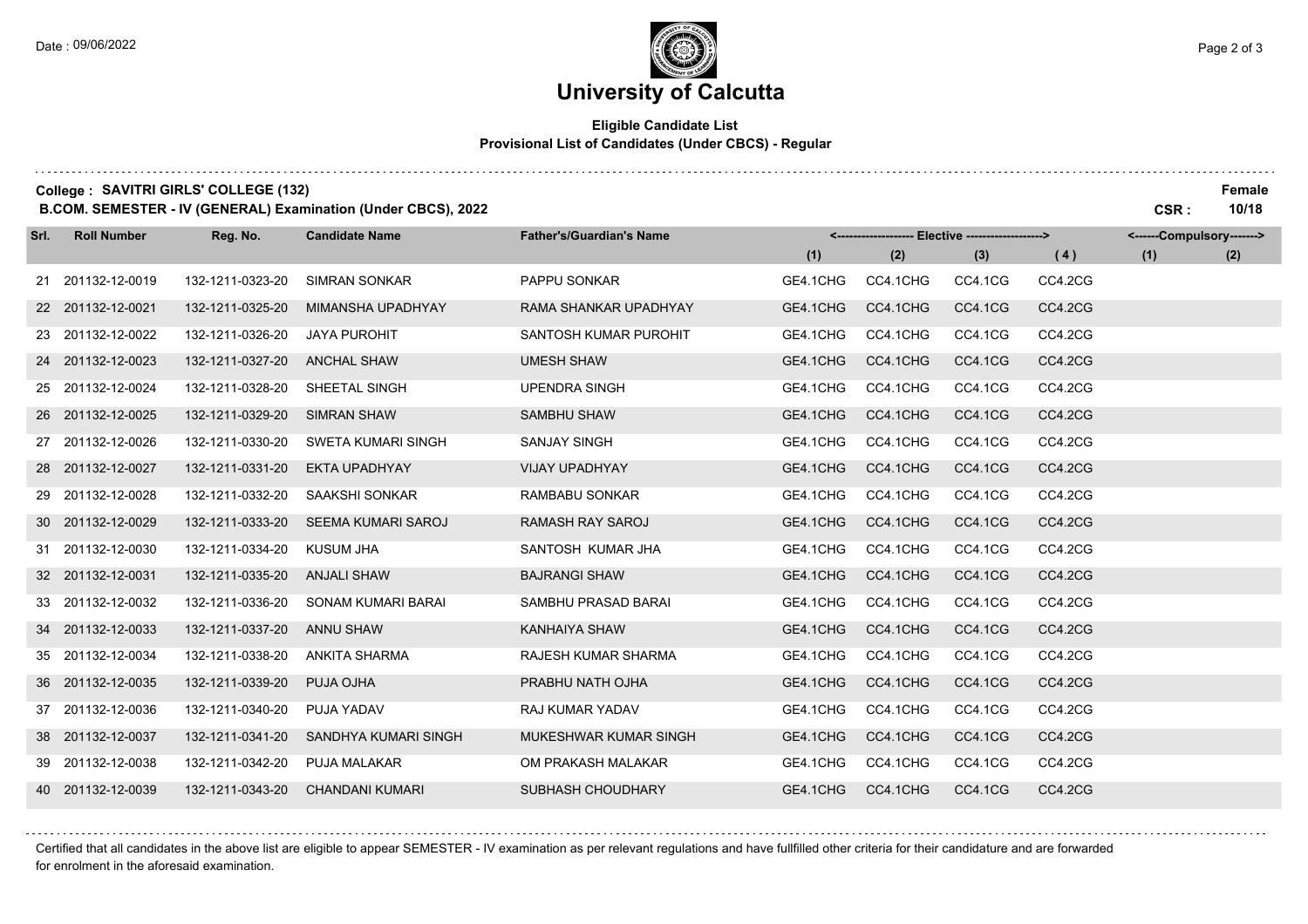## **University of Calcutta**

#### **Eligible Candidate List Provisional List of Candidates (Under CBCS) - Regular**

**College :** SAVITRI GIRLS' COLLEGE (132) Female

**B.COM. SEMESTER - IV (GENERAL) Examination (Under CBCS), 2022 CSR : 10/18**

| Srl. | <b>Roll Number</b> | Reg. No.         | <b>Candidate Name</b>   | <b>Father's/Guardian's Name</b> | <-------------------- Elective -------------------> |          |         |         | <------Compulsory-------> |     |  |
|------|--------------------|------------------|-------------------------|---------------------------------|-----------------------------------------------------|----------|---------|---------|---------------------------|-----|--|
|      |                    |                  |                         |                                 | (1)                                                 | (2)      | (3)     | (4)     | (1)                       | (2) |  |
|      | 41 201132-12-0040  | 132-1211-0344-20 | <b>KOMAL THAKUR</b>     | SANJAY THAKUR                   | GE4.1CHG                                            | CC4.1CHG | CC4.1CG | CC4.2CG |                           |     |  |
|      | 42 201132-12-0041  | 132-1211-0345-20 | TANNU SINGH             | <b>MUNNA SINGH</b>              | GE4.1CHG                                            | CC4.1CHG | CC4.1CG | CC4.2CG |                           |     |  |
|      | 43 201132-12-0042  | 132-1211-0346-20 | <b>AKRITI RAUT</b>      | PRAMOD RAUT                     | GE4.1CHG                                            | CC4.1CHG | CC4.1CG | CC4.2CG |                           |     |  |
|      | 44 201132-12-0043  | 132-1211-0347-20 | <b>KUSUM SINGH</b>      | <b>SURENDER SINGH</b>           | GE4.1CHG                                            | CC4.1CHG | CC4.1CG | CC4.2CG |                           |     |  |
|      | 45 201132-12-0044  | 132-1211-0348-20 | <b>SONY UPADHYAY</b>    | SHYAM BIHARI UPADHYAY           | GE4.1CHG                                            | CC4.1CHG | CC4.1CG | CC4.2CG |                           |     |  |
|      | 46 201132-12-0045  | 132-1211-0349-20 | ANSHU KAUR              | SARDAR JASWANT SINGH            | GE4.1CHG                                            | CC4.1CHG | CC4.1CG | CC4.2CG |                           |     |  |
|      | 47 201132-12-0046  | 132-1211-0350-20 | KAJAL MISHRA            | ASHOK MISHRA                    | GE4.1CHG                                            | CC4.1CHG | CC4.1CG | CC4.2CG |                           |     |  |
|      | 48 201132-12-0047  | 132-1211-0351-20 | <b>RAJNANDINI SINGH</b> | <b>RAJ KUMAR SINGH</b>          | GE4.1CHG                                            | CC4.1CHG | CC4.1CG | CC4.2CG |                           |     |  |
|      | 49 201132-12-0048  | 132-1213-0316-20 | SONALI KUMARI           | ASHOK KUMAR RAM                 | GE4.1CHG                                            | CC4.1CHG | CC4.1CG | CC4.2CG |                           |     |  |
|      | 50 201132-12-0097  | 132-1211-0355-20 | <b>NUTAN PASWAN</b>     | <b>JAIRAM PASWAN</b>            | GE4.1CHG                                            | CC4.1CHG | CC4.1CG | CC4.2CG |                           |     |  |
|      | 51 201132-12-0100  | 132-1211-0362-20 | SANIYA KUMARI           | <b>RUPESH OJHA</b>              | GE4.1CHG                                            | CC4.1CHG | CC4.1CG | CC4.2CG |                           |     |  |
|      | 52 201132-12-0101  | 132-1211-0363-20 | TANNU PRIYA             | <b>RUPESH OJHA</b>              | GE4.1CHG                                            | CC4.1CHG | CC4.1CG | CC4.2CG |                           |     |  |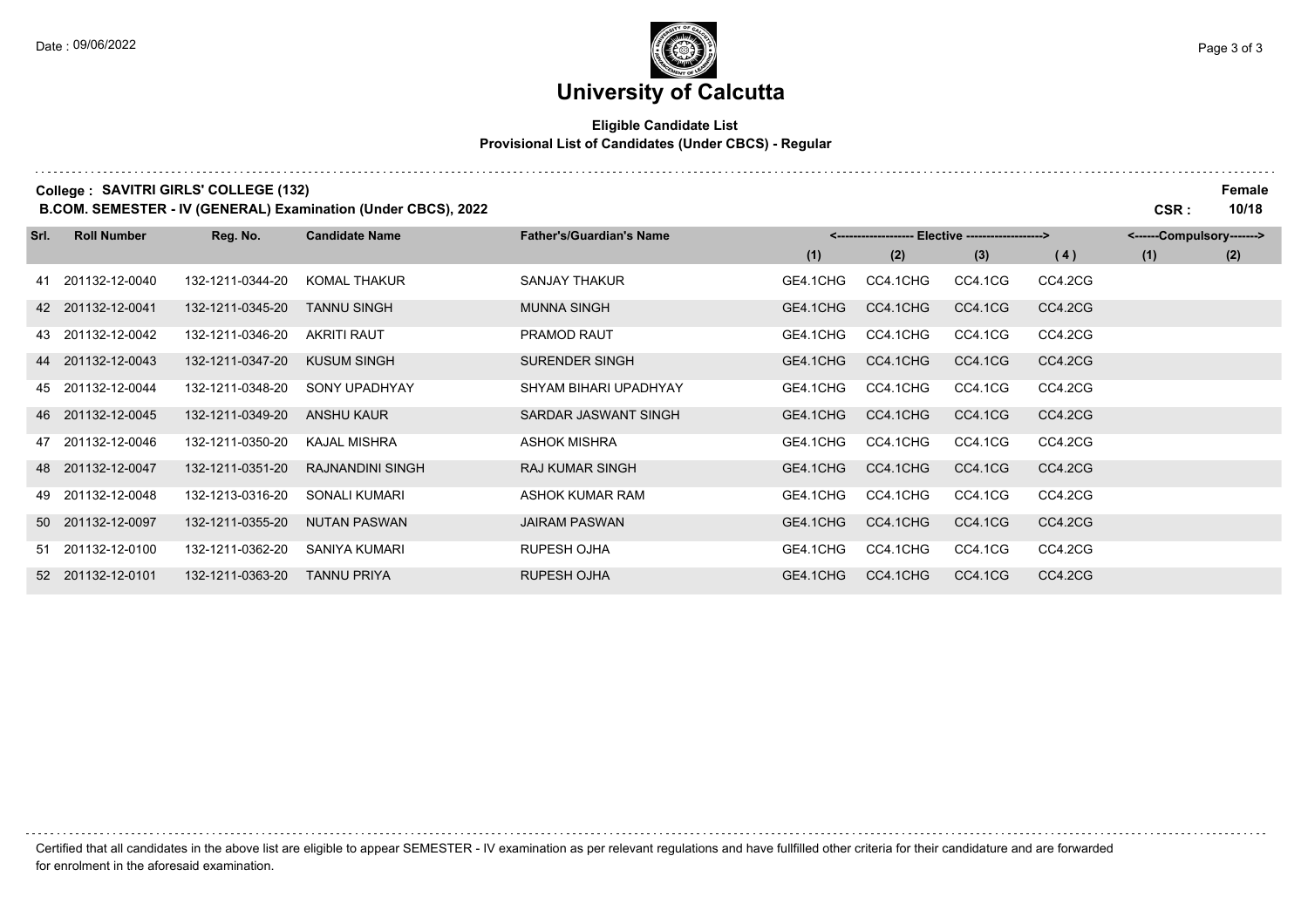#### **Eligible Candidate List Provisional List of Candidates (Under CBCS) - Regular**

**College :** SAVITRI GIRLS' COLLEGE (132) Female

**B.COM. SEMESTER - IV (HONOURS) Examination (Under CBCS), 2022 CSR : 10/18**

| Srl. | <b>Roll Number</b> | Reg. No.         | <b>Candidate Name</b> | <b>Father's/Guardian's Name</b> | <------------------- Elective -------------------> |          |         | <------Compulsory-------> |     |     |
|------|--------------------|------------------|-----------------------|---------------------------------|----------------------------------------------------|----------|---------|---------------------------|-----|-----|
|      |                    |                  |                       |                                 | (1)                                                | (2)      | (3)     | (4)                       | (1) | (2) |
|      | 1 181132-11-0017   | 132-1211-0086-18 | AYUSHI MASKARA        | <b>ASHOK MASKARA</b>            | GE4.1CHG                                           | CC4.1CHG | CC4.1CH | CC4.2CH                   |     |     |
|      | 2 181132-11-0065   | 132-1211-0023-18 | <b>PRAGATI SINGH</b>  | <b>JITENDRA SINGH</b>           | GE4.1CHG                                           | CC4.1CHG | CC4.1CH | CC4.2CH                   |     |     |
|      | 3 181132-11-0099   | 132-1211-0040-18 | SANDHYA KUMARI GUPTA  | <b>SHIV KUMAR GUPTA</b>         | GE4.1CHG                                           | CC4.1CHG | CC4.1CH | CC4.2CH                   |     |     |
|      | 4 181132-11-0102   | 132-1211-0052-18 | SHOBHA KUMARI SHARMA  | <b>ARUN SHARMA</b>              | GE4.1CHG                                           | CC4.1CHG | CC4.1CH | CC4.2CH                   |     |     |
|      | 5 181132-11-0113   | 132-1211-0097-18 | SUNITA KUMARI MAHATO  | <b>SURESH MAHATO</b>            | GE4.1CHG                                           | CC4.1CHG | CC4.1CH | CC4.2CH                   |     |     |
|      | 6 191132-11-0089   | 132-1211-0158-19 | <b>SWETA GUPTA</b>    | <b>KISHAN GUPTA</b>             | GE4.1CHG                                           | CC4.1CHG | CC4.1CH | CC4.2CH                   |     |     |
|      | 7 201132-11-0001   | 132-1211-0108-20 | <b>DOLI PRASAD</b>    | <b>MUNCHUN PRASAD</b>           | GE4.1CHG                                           | CC4.1CHG | CC4.1CH | CC4.2CH                   |     |     |
|      | 8 201132-11-0002   | 132-1211-0109-20 | <b>MANISHA PANDIT</b> | <b>CHETAN PANDIT</b>            | GE4.1CHG                                           | CC4.1CHG | CC4.1CH | CC4.2CH                   |     |     |
|      | 9 201132-11-0003   | 132-1211-0110-20 | NEHA KUMARI GUPTA     | ANIL GUPTA                      | GE4.1CHG                                           | CC4.1CHG | CC4.1CH | CC4.2CH                   |     |     |
|      | 10 201132-11-0004  | 132-1211-0111-20 | <b>SHAHIN JAHAN</b>   | <b>MD FAROOQUE</b>              | GE4.1CHG                                           | CC4.1CHG | CC4.1CH | CC4.2CH                   |     |     |
|      | 11 201132-11-0005  | 132-1211-0112-20 | KHOOSBU KUMARI MAHATO | SANJAY KUMAR MAHATO             | GE4.1CHG                                           | CC4.1CHG | CC4.1CH | CC4.2CH                   |     |     |
|      | 12 201132-11-0006  | 132-1211-0113-20 | ANSHIKA KUMARI TANTI  | <b>RAM SHARAN TANTI</b>         | GE4.1CHG                                           | CC4.1CHG | CC4.1CH | CC4.2CH                   |     |     |
|      | 13 201132-11-0007  | 132-1211-0114-20 | <b>BARSHA RAI</b>     | SANTOSH KUMAR RAI               | GE4.1CHG                                           | CC4.1CHG | CC4.1CH | CC4.2CH                   |     |     |
|      | 14 201132-11-0008  | 132-1211-0115-20 | <b>AMRIT KAUR</b>     | <b>NIRMAL SINGH</b>             | GE4.1CHG                                           | CC4.1CHG | CC4.1CH | CC4.2CH                   |     |     |
|      | 15 201132-11-0009  | 132-1211-0116-20 | PRIYANKA SHAW         | <b>MANI SHAW</b>                | GE4.1CHG                                           | CC4.1CHG | CC4.1CH | CC4.2CH                   |     |     |
|      | 16 201132-11-0010  | 132-1211-0117-20 | <b>NEHA SHAW</b>      | AWDESH SHAW                     | GE4.1CHG                                           | CC4.1CHG | CC4.1CH | CC4.2CH                   |     |     |
|      | 17 201132-11-0011  | 132-1211-0118-20 | PRATIBHA GUPTA        | PRADEEP GUPTA                   | GE4.1CHG                                           | CC4.1CHG | CC4.1CH | CC4.2CH                   |     |     |
|      | 18 201132-11-0012  | 132-1211-0119-20 | <b>KANCHAN KUMARI</b> | <b>CHANDESHWAR RAM</b>          | GE4.1CHG                                           | CC4.1CHG | CC4.1CH | CC4.2CH                   |     |     |
|      | 19 201132-11-0013  | 132-1211-0120-20 | <b>PUJA KAUR</b>      | <b>SATNAM SINGH</b>             | GE4.1CHG                                           | CC4.1CHG | CC4.1CH | CC4.2CH                   |     |     |
|      | 20 201132-11-0014  | 132-1211-0121-20 | <b>DEEPTI TIWARI</b>  | ASHISH KUMAR TIWARI             | GE4.1CHG                                           | CC4.1CHG | CC4.1CH | CC4.2CH                   |     |     |

Certified that all candidates in the above list are eligible to appear SEMESTER - IV examination as per relevant regulations and have fullfilled other criteria for their candidature and are forwarded for enrolment in the aforesaid examination.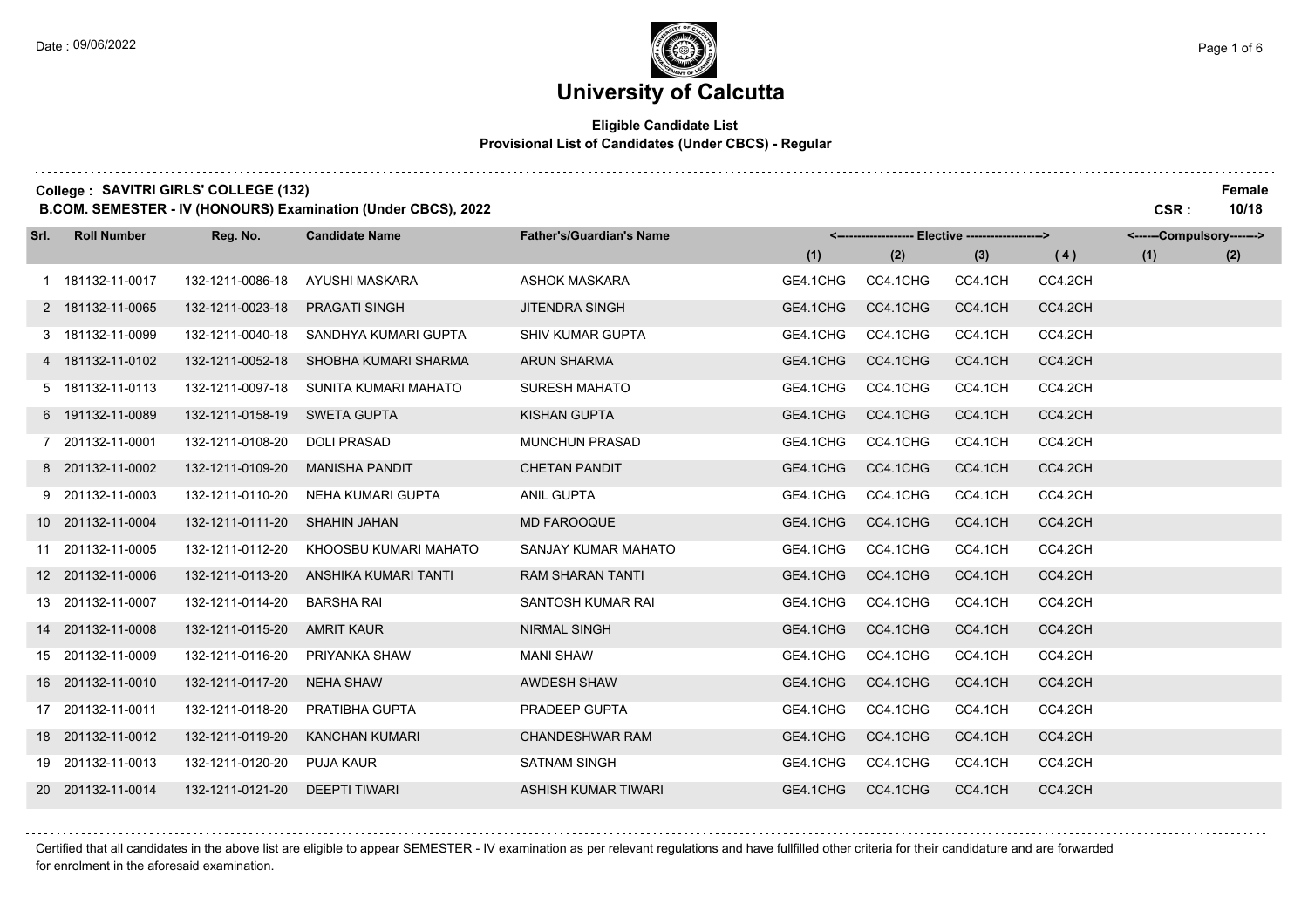and a strategic and

. . . . . . . . .

## **University of Calcutta**

#### **Eligible Candidate List Provisional List of Candidates (Under CBCS) - Regular**

**College :** SAVITRI GIRLS' COLLEGE (132) Female

**B.COM. SEMESTER - IV (HONOURS) Examination (Under CBCS), 2022 CSR : 10/18**

| Srl. | <b>Roll Number</b> | Reg. No.         | <b>Candidate Name</b>               | <b>Father's/Guardian's Name</b> | <------------------- Elective ------------------> |          |         |         |     | <------Compulsory-------> |  |
|------|--------------------|------------------|-------------------------------------|---------------------------------|---------------------------------------------------|----------|---------|---------|-----|---------------------------|--|
|      |                    |                  |                                     |                                 | (1)                                               | (2)      | (3)     | (4)     | (1) | (2)                       |  |
|      | 21 201132-11-0015  | 132-1211-0122-20 | <b>SWETA KUMARI GOND</b>            | <b>RAJESH KAHAR</b>             | GE4.1CHG                                          | CC4.1CHG | CC4.1CH | CC4.2CH |     |                           |  |
|      | 22 201132-11-0016  | 132-1211-0123-20 | <b>SHABNAM BANO</b>                 | <b>MD SHAMIM</b>                | GE4.1CHG                                          | CC4.1CHG | CC4.1CH | CC4.2CH |     |                           |  |
|      | 23 201132-11-0017  | 132-1211-0124-20 | ANJALI SINGH                        | <b>RASH NARAYAN SINGH</b>       | GE4.1CHG                                          | CC4.1CHG | CC4.1CH | CC4.2CH |     |                           |  |
|      | 24 201132-11-0018  | 132-1211-0125-20 | <b>JINAGA NAVYA KUMARI</b>          | <b>JINAGA NIRANJAN RAO</b>      | GE4.1CHG                                          | CC4.1CHG | CC4.1CH | CC4.2CH |     |                           |  |
|      | 25 201132-11-0019  | 132-1211-0126-20 | <b>NEHA SINGH YADAV</b>             | RAJ KUMAR SINGH YADAV           | GE4.1CHG                                          | CC4.1CHG | CC4.1CH | CC4.2CH |     |                           |  |
|      | 26 201132-11-0020  | 132-1211-0127-20 | <b>SMRITI KUMARI SINGH</b>          | <b>UPENDRA SINGH</b>            | GE4.1CHG                                          | CC4.1CHG | CC4.1CH | CC4.2CH |     |                           |  |
|      | 27 201132-11-0021  | 132-1211-0129-20 | PREETI UPADHYAY                     | RAVI BHUSHAN UPADHYAY           | GE4.1CHG                                          | CC4.1CHG | CC4.1CH | CC4.2CH |     |                           |  |
|      | 28 201132-11-0022  | 132-1211-0130-20 | <b>RIMJHIM PATHAK</b>               | <b>SUDHEER PATHAK</b>           | GE4.1CHG                                          | CC4.1CHG | CC4.1CH | CC4.2CH |     |                           |  |
|      | 29 201132-11-0023  | 132-1211-0131-20 | PRIYANKA KUMARI<br><b>CHOUDHARY</b> | MAHENDRA CHOUDHARY              | GE4.1CHG                                          | CC4.1CHG | CC4.1CH | CC4.2CH |     |                           |  |
|      | 30 201132-11-0024  | 132-1211-0132-20 | <b>NEHA CHOUDHARY</b>               | <b>BISWANATH CHOUDHARY</b>      | GE4.1CHG                                          | CC4.1CHG | CC4.1CH | CC4.2CH |     |                           |  |
|      | 31 201132-11-0025  | 132-1211-0133-20 | <b>TANISHA SHAW</b>                 | AMAR NATH SHAW                  | GE4.1CHG                                          | CC4.1CHG | CC4.1CH | CC4.2CH |     |                           |  |
|      | 32 201132-11-0026  | 132-1211-0134-20 | <b>NAMRATA OJHA</b>                 | NIRANJAN OJHA                   | GE4.1CHG                                          | CC4.1CHG | CC4.1CH | CC4.2CH |     |                           |  |
|      | 33 201132-11-0027  | 132-1211-0135-20 | <b>ZAINAB PARVEEN</b>               | MD. SHAHAB                      | GE4.1CHG                                          | CC4.1CHG | CC4.1CH | CC4.2CH |     |                           |  |
|      | 34 201132-11-0028  | 132-1211-0136-20 | <b>NILAM SINGH</b>                  | PINTU SINGH                     | GE4.1CHG                                          | CC4.1CHG | CC4.1CH | CC4.2CH |     |                           |  |
|      | 35 201132-11-0030  | 132-1211-0138-20 | SHRIYA SHAW                         | MAHENDRA KUMAR SHAW             | GE4.1CHG                                          | CC4.1CHG | CC4.1CH | CC4.2CH |     |                           |  |
|      | 36 201132-11-0031  | 132-1211-0139-20 | <b>TANNU SHAW</b>                   | <b>JAGDISH SHAW</b>             | GE4.1CHG                                          | CC4.1CHG | CC4.1CH | CC4.2CH |     |                           |  |
|      | 37 201132-11-0032  | 132-1211-0140-20 | PINKY KUMARI KAHAR                  | <b>RAM PRAVESH KAHAR</b>        | GE4.1CHG                                          | CC4.1CHG | CC4.1CH | CC4.2CH |     |                           |  |
|      | 38 201132-11-0033  | 132-1211-0141-20 | SARASWATI PRAJAPATI                 | RAJ KUMAR PRAJAPATI             | GE4.1CHG                                          | CC4.1CHG | CC4.1CH | CC4.2CH |     |                           |  |
|      | 39 201132-11-0034  | 132-1211-0142-20 | RAJSHREE JOSHI                      | RAJESH KR JOSHI                 | GE4.1CHG                                          | CC4.1CHG | CC4.1CH | CC4.2CH |     |                           |  |
|      | 40 201132-11-0035  | 132-1211-0143-20 | <b>ANJALI KUMARI ROY</b>            | <b>CHANDRA SHEKHAR ROY</b>      | GE4.1CHG                                          | CC4.1CHG | CC4.1CH | CC4.2CH |     |                           |  |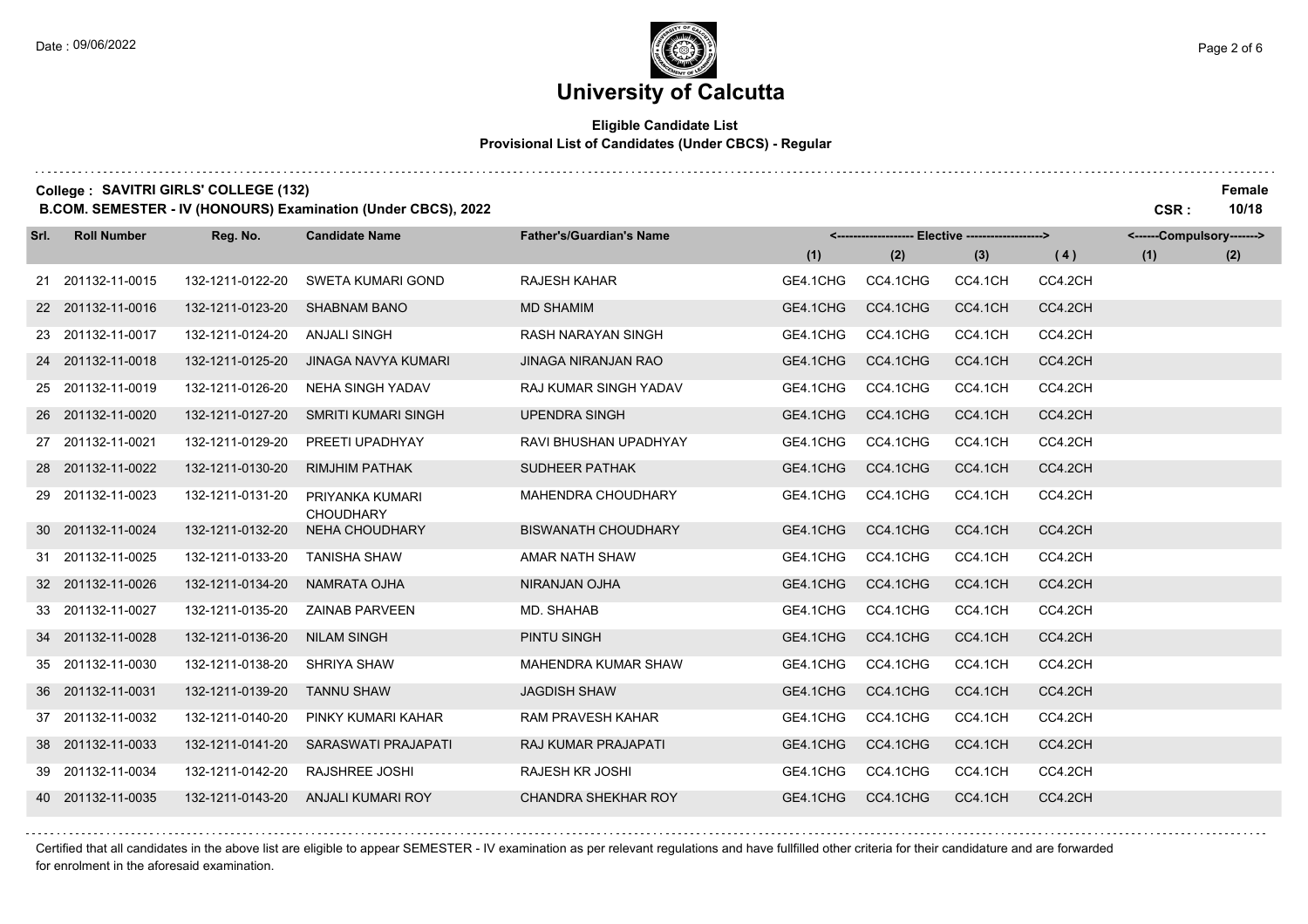#### **Eligible Candidate List Provisional List of Candidates (Under CBCS) - Regular**

**College :** SAVITRI GIRLS' COLLEGE (132) Female

**B.COM. SEMESTER - IV (HONOURS) Examination (Under CBCS), 2022 CSR : 10/18**

| Srl. | <b>Roll Number</b> | Reg. No.         | <b>Candidate Name</b>  | <b>Father's/Guardian's Name</b> | <------------------- Elective ------------------> |          |         |         |     | <------Compulsory-------> |  |
|------|--------------------|------------------|------------------------|---------------------------------|---------------------------------------------------|----------|---------|---------|-----|---------------------------|--|
|      |                    |                  |                        |                                 | (1)                                               | (2)      | (3)     | (4)     | (1) | (2)                       |  |
|      | 41 201132-11-0036  | 132-1211-0144-20 | NIKITA KUMARI PATHAK   | MITHILESH PATHAK                | GE4.1CHG                                          | CC4.1CHG | CC4.1CH | CC4.2CH |     |                           |  |
|      | 42 201132-11-0037  | 132-1211-0145-20 | <b>PRITI PATHAK</b>    | <b>SURESH PATHAK</b>            | GE4.1CHG                                          | CC4.1CHG | CC4.1CH | CC4.2CH |     |                           |  |
|      | 43 201132-11-0038  | 132-1211-0146-20 | <b>BABY TIWARI</b>     | <b>SRIRAM TIWARI</b>            | GE4.1CHG                                          | CC4.1CHG | CC4.1CH | CC4.2CH |     |                           |  |
|      | 44 201132-11-0039  | 132-1211-0147-20 | <b>ISHITA SINGH</b>    | <b>RAM KUMAR SINGH</b>          | GE4.1CHG                                          | CC4.1CHG | CC4.1CH | CC4.2CH |     |                           |  |
|      | 45 201132-11-0040  | 132-1211-0148-20 | <b>PRITY JAISWAL</b>   | RAMASHANKAR JAISWAL             | GE4.1CHG                                          | CC4.1CHG | CC4.1CH | CC4.2CH |     |                           |  |
|      | 46 201132-11-0041  | 132-1211-0149-20 | <b>ANJANI SHAW</b>     | <b>UMESH KUMAR SHAW</b>         | GE4.1CHG                                          | CC4.1CHG | CC4.1CH | CC4.2CH |     |                           |  |
|      | 47 201132-11-0042  | 132-1211-0150-20 | NANDINI KUMARI SAH     | SHIV KUMAR SAH                  | GE4.1CHG                                          | CC4.1CHG | CC4.1CH | CC4.2CH |     |                           |  |
|      | 48 201132-11-0043  | 132-1211-0151-20 | M PRIYA                | <b>M.RAJA RAO</b>               | GE4.1CHG                                          | CC4.1CHG | CC4.1CH | CC4.2CH |     |                           |  |
|      | 49 201132-11-0044  | 132-1211-0152-20 | RAKHI SHAW             | <b>SURESH SHAW</b>              | GE4.1CHG                                          | CC4.1CHG | CC4.1CH | CC4.2CH |     |                           |  |
|      | 50 201132-11-0045  | 132-1211-0153-20 | <b>SULEKHA TIWARI</b>  | <b>DILIP TIWARI</b>             | GE4.1CHG                                          | CC4.1CHG | CC4.1CH | CC4.2CH |     |                           |  |
|      | 51 201132-11-0046  | 132-1211-0154-20 | SANJANA SINGH          | <b>MOTILAL SINGH</b>            | GE4.1CHG                                          | CC4.1CHG | CC4.1CH | CC4.2CH |     |                           |  |
|      | 52 201132-11-0047  | 132-1211-0155-20 | RITIKA KUMARI          | <b>VINOD KUMAR SINGH</b>        | GE4.1CHG                                          | CC4.1CHG | CC4.1CH | CC4.2CH |     |                           |  |
|      | 53 201132-11-0048  | 132-1211-0156-20 | <b>TANNU SHAW</b>      | <b>SARWAN SHAW</b>              | GE4.1CHG                                          | CC4.1CHG | CC4.1CH | CC4.2CH |     |                           |  |
|      | 54 201132-11-0050  | 132-1211-0158-20 | SHREYA JHA             | SANJEEV KUMAR JHA               | GE4.1CHG                                          | CC4.1CHG | CC4.1CH | CC4.2CH |     |                           |  |
|      | 55 201132-11-0051  | 132-1211-0159-20 | <b>SHAIRUN KHATOON</b> | <b>SK ALAUDDIN</b>              | GE4.1CHG                                          | CC4.1CHG | CC4.1CH | CC4.2CH |     |                           |  |
|      | 56 201132-11-0053  | 132-1211-0161-20 | <b>SONI SHAW</b>       | <b>BHOLA SHAW</b>               | GE4.1CHG                                          | CC4.1CHG | CC4.1CH | CC4.2CH |     |                           |  |
|      | 57 201132-11-0054  | 132-1211-0162-20 | SANCHARIYA ORAON       | <b>BALIYA ORAON</b>             | GE4.1CHG                                          | CC4.1CHG | CC4.1CH | CC4.2CH |     |                           |  |
|      | 58 201132-11-0055  | 132-1211-0163-20 | PRITI ROY              | <b>SURENDRA ROY</b>             | GE4.1CHG                                          | CC4.1CHG | CC4.1CH | CC4.2CH |     |                           |  |
|      | 59 201132-11-0056  | 132-1211-0164-20 | <b>SHOBHA KUMARI</b>   | <b>RAMESH YADAV</b>             | GE4.1CHG                                          | CC4.1CHG | CC4.1CH | CC4.2CH |     |                           |  |
|      | 60 201132-11-0057  | 132-1211-0165-20 | <b>PREYASI SUR</b>     | <b>PURNENDU SUR</b>             | GE4.1CHG                                          | CC4.1CHG | CC4.1CH | CC4.2CH |     |                           |  |

Certified that all candidates in the above list are eligible to appear SEMESTER - IV examination as per relevant regulations and have fullfilled other criteria for their candidature and are forwarded for enrolment in the aforesaid examination.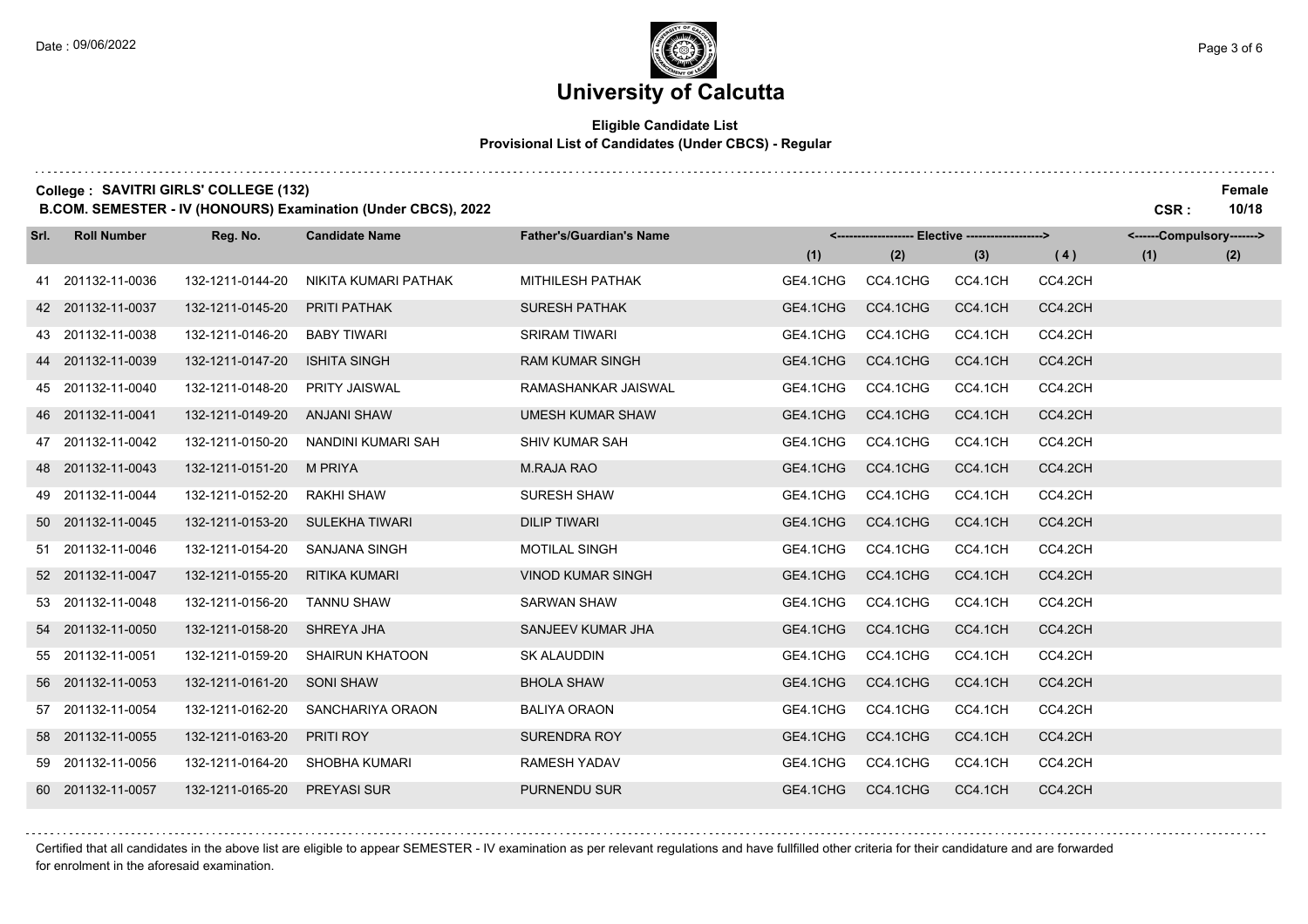#### **Eligible Candidate List Provisional List of Candidates (Under CBCS) - Regular**

**College :** SAVITRI GIRLS' COLLEGE (132) Female

**B.COM. SEMESTER - IV (HONOURS) Examination (Under CBCS), 2022 CSR : 10/18**

| Srl. | <b>Roll Number</b> | Reg. No.         | <b>Candidate Name</b> | <b>Father's/Guardian's Name</b> | <-------------------- Elective -------------------> |          |         | <------Compulsory-------> |     |     |
|------|--------------------|------------------|-----------------------|---------------------------------|-----------------------------------------------------|----------|---------|---------------------------|-----|-----|
|      |                    |                  |                       |                                 | (1)                                                 | (2)      | (3)     | (4)                       | (1) | (2) |
|      | 61 201132-11-0058  | 132-1211-0166-20 | RITU ROY              | <b>RAMNATH ROY</b>              | GE4.1CHG                                            | CC4.1CHG | CC4.1CH | CC4.2CH                   |     |     |
|      | 62 201132-11-0059  | 132-1211-0167-20 | NITU UPADHYAY         | RAJESH KUMAR UPADHYAY           | GE4.1CHG                                            | CC4.1CHG | CC4.1CH | CC4.2CH                   |     |     |
|      | 63 201132-11-0060  | 132-1211-0168-20 | MANISHA KUMARI SHAW   | <b>JAGERNATH SHAW</b>           | GE4.1CHG                                            | CC4.1CHG | CC4.1CH | CC4.2CH                   |     |     |
|      | 64 201132-11-0061  | 132-1211-0169-20 | <b>BINITA PASWAN</b>  | <b>BINOD PASWAN</b>             | GE4.1CHG                                            | CC4.1CHG | CC4.1CH | CC4.2CH                   |     |     |
|      | 65 201132-11-0062  | 132-1211-0170-20 | <b>MANSHI PUROHIT</b> | <b>GOVERDHAN DAS PUROHIT</b>    | GE4.1CHG                                            | CC4.1CHG | CC4.1CH | CC4.2CH                   |     |     |
|      | 66 201132-11-0063  | 132-1211-0171-20 | <b>ANJALI VERMA</b>   | <b>BIDYA PRASAD VERMA</b>       | GE4.1CHG                                            | CC4.1CHG | CC4.1CH | CC4.2CH                   |     |     |
|      | 67 201132-11-0064  | 132-1211-0172-20 | NISHA KUMARI YADAV    | <b>SHANKAR YADAV</b>            | GE4.1CHG                                            | CC4.1CHG | CC4.1CH | CC4.2CH                   |     |     |
|      | 68 201132-11-0065  | 132-1211-0173-20 | <b>ALISHA KHAN</b>    | <b>ASHRAF KHAN</b>              | GE4.1CHG                                            | CC4.1CHG | CC4.1CH | CC4.2CH                   |     |     |
|      | 69 201132-11-0066  | 132-1211-0174-20 | <b>ISHIKA SINGH</b>   | <b>SUDARSHAN SINGH</b>          | GE4.1CHG                                            | CC4.1CHG | CC4.1CH | CC4.2CH                   |     |     |
|      | 70 201132-11-0067  | 132-1211-0175-20 | <b>ASTHA SHAW</b>     | <b>RAJ KUMAR SHAW</b>           | GE4.1CHG                                            | CC4.1CHG | CC4.1CH | CC4.2CH                   |     |     |
|      | 71 201132-11-0068  | 132-1211-0176-20 | <b>RITTIKA SINGH</b>  | <b>UPENDRA SINGH</b>            | GE4.1CHG                                            | CC4.1CHG | CC4.1CH | CC4.2CH                   |     |     |
|      | 72 201132-11-0069  | 132-1211-0177-20 | NISHA KUMARI YADAV    | <b>RAM KUMAR YADAV</b>          | GE4.1CHG                                            | CC4.1CHG | CC4.1CH | CC4.2CH                   |     |     |
|      | 73 201132-11-0070  | 132-1211-0178-20 | NIHARIKA DUBEY        | SANJAY KUMAR DUBEY              | GE4.1CHG                                            | CC4.1CHG | CC4.1CH | CC4.2CH                   |     |     |
|      | 74 201132-11-0071  | 132-1211-0179-20 | <b>SWEETY PODDAR</b>  | NATHU PODDAR                    | GE4.1CHG                                            | CC4.1CHG | CC4.1CH | CC4.2CH                   |     |     |
|      | 75 201132-11-0072  | 132-1211-0180-20 | <b>KIRTY SONI</b>     | <b>MANOJ SONI</b>               | GE4.1CHG                                            | CC4.1CHG | CC4.1CH | CC4.2CH                   |     |     |
|      | 76 201132-11-0073  | 132-1211-0181-20 | <b>NEHA CHOWDHURY</b> | <b>ARJUN CHOUDHARY</b>          | GE4.1CHG                                            | CC4.1CHG | CC4.1CH | CC4.2CH                   |     |     |
|      | 77 201132-11-0074  | 132-1211-0182-20 | <b>CHANDA THAKUR</b>  | <b>LALIT THAKUR</b>             | GE4.1CHG                                            | CC4.1CHG | CC4.1CH | CC4.2CH                   |     |     |
|      | 78 201132-11-0075  | 132-1211-0183-20 | <b>SANJANA SHAW</b>   | <b>ASHOK SHAW</b>               | GE4.1CHG                                            | CC4.1CHG | CC4.1CH | CC4.2CH                   |     |     |
|      | 79 201132-11-0076  | 132-1211-0184-20 | NANDITA SONKAR        | <b>RANJIT SONKAR</b>            | GE4.1CHG                                            | CC4.1CHG | CC4.1CH | CC4.2CH                   |     |     |
|      | 80 201132-11-0077  | 132-1211-0185-20 | <b>LAKHI SHAW</b>     | <b>LOK NATH SHAW</b>            | GE4.1CHG                                            | CC4.1CHG | CC4.1CH | CC4.2CH                   |     |     |

Certified that all candidates in the above list are eligible to appear SEMESTER - IV examination as per relevant regulations and have fullfilled other criteria for their candidature and are forwarded for enrolment in the aforesaid examination.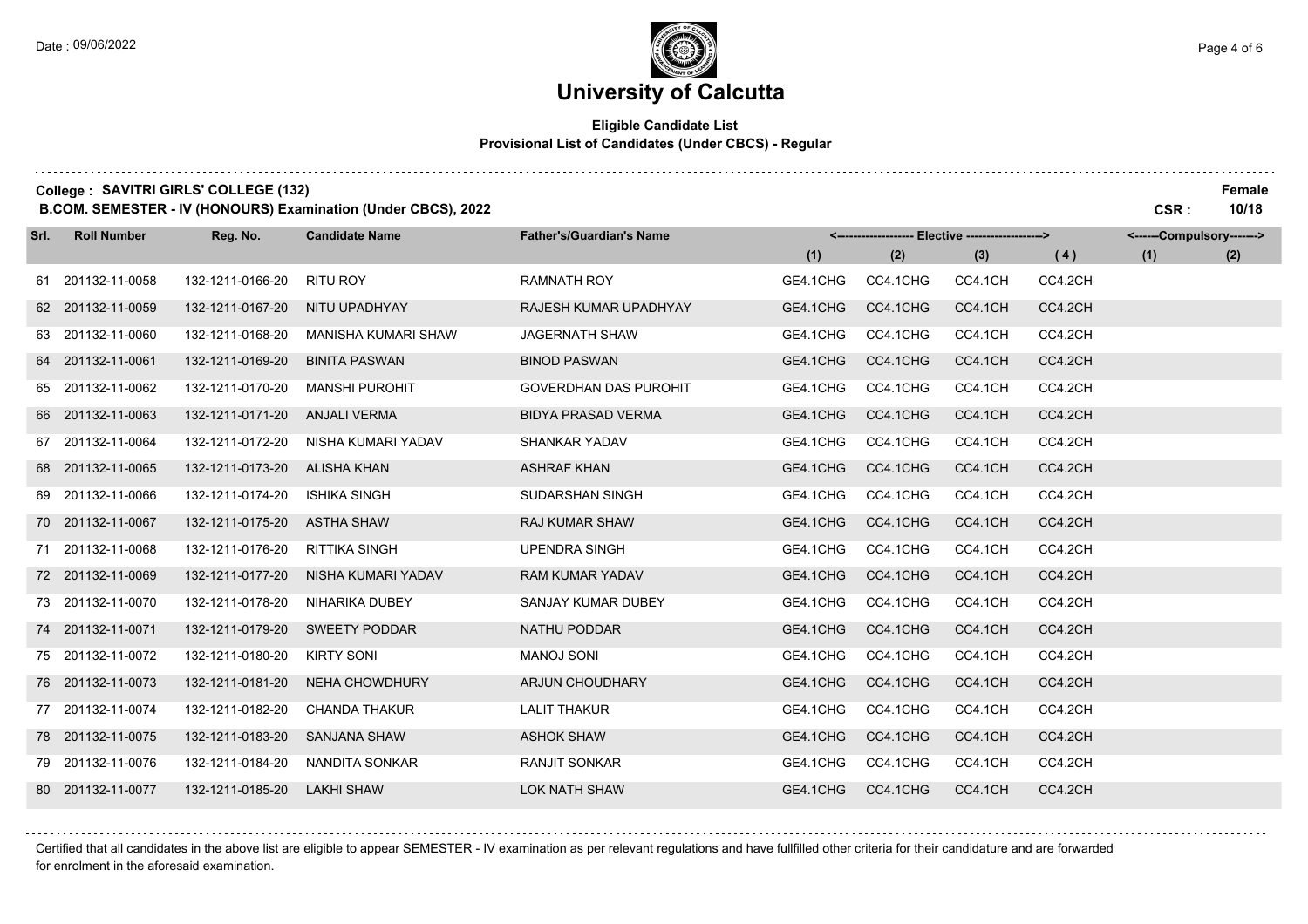#### **Eligible Candidate List Provisional List of Candidates (Under CBCS) - Regular**

**College :** SAVITRI GIRLS' COLLEGE (132) Female

**B.COM. SEMESTER - IV (HONOURS) Examination (Under CBCS), 2022 CSR : 10/18**

| Srl. | <b>Roll Number</b> | Reg. No.         | <b>Candidate Name</b>    | <b>Father's/Guardian's Name</b> |          | <------------------- Elective -------------------> |         |         | <------Compulsory-------> |     |
|------|--------------------|------------------|--------------------------|---------------------------------|----------|----------------------------------------------------|---------|---------|---------------------------|-----|
|      |                    |                  |                          |                                 | (1)      | (2)                                                | (3)     | (4)     | (1)                       | (2) |
|      | 81 201132-11-0078  | 132-1211-0186-20 | KHUSHI JAISWAL           | <b>MANOJ KR JAISWAL</b>         | GE4.1CHG | CC4.1CHG                                           | CC4.1CH | CC4.2CH |                           |     |
|      | 82 201132-11-0079  | 132-1211-0187-20 | <b>VARSHA MAHATO</b>     | RAM EKBAL MAHATO                | GE4.1CHG | CC4.1CHG                                           | CC4.1CH | CC4.2CH |                           |     |
|      | 83 201132-11-0080  | 132-1211-0189-20 | RAJANI KUMARI            | <b>BAJRANG LAL DHURIA</b>       | GE4.1CHG | CC4.1CHG                                           | CC4.1CH | CC4.2CH |                           |     |
|      | 84 201132-11-0081  | 132-1211-0190-20 | <b>SAKSHI SHARMA</b>     | <b>DILIP SHARMA</b>             | GE4.1CHG | CC4.1CHG                                           | CC4.1CH | CC4.2CH |                           |     |
|      | 85 201132-11-0082  | 132-1211-0191-20 | <b>BHARTI SHARMA</b>     | DWARIKA PRASAD SHARMA           | GE4.1CHG | CC4.1CHG                                           | CC4.1CH | CC4.2CH |                           |     |
|      | 86 201132-11-0083  | 132-1211-0192-20 | <b>SIMA SHAW</b>         | <b>SUJIT KUMAR SHAW</b>         | GE4.1CHG | CC4.1CHG                                           | CC4.1CH | CC4.2CH |                           |     |
|      | 87 201132-11-0084  | 132-1211-0193-20 | <b>MANJEET KAUR</b>      | SARDAR GURUBIR SINGH            | GE4.1CHG | CC4.1CHG                                           | CC4.1CH | CC4.2CH |                           |     |
|      | 88 201132-11-0085  | 132-1211-0194-20 | <b>RITIKA KUMARI RAM</b> | <b>SHIV KUMAR RAM</b>           | GE4.1CHG | CC4.1CHG                                           | CC4.1CH | CC4.2CH |                           |     |
|      | 89 201132-11-0086  | 132-1211-0195-20 | HARSHIKA CHATURVEDI      | <b>VIJAY KUMAR CHATURVEDI</b>   | GE4.1CHG | CC4.1CHG                                           | CC4.1CH | CC4.2CH |                           |     |
|      | 90 201132-11-0087  | 132-1211-0196-20 | <b>NEHA PANDIT</b>       | <b>RAJ KISHOR PANDIT</b>        | GE4.1CHG | CC4.1CHG                                           | CC4.1CH | CC4.2CH |                           |     |
|      | 91 201132-11-0088  | 132-1211-0197-20 | SANDHYA PRASAD           | RAJESH KR. PRASAD               | GE4.1CHG | CC4.1CHG                                           | CC4.1CH | CC4.2CH |                           |     |
|      | 92 201132-11-0089  | 132-1211-0198-20 | <b>RITIKA SINGH</b>      | SANJEEV SINGH                   | GE4.1CHG | CC4.1CHG                                           | CC4.1CH | CC4.2CH |                           |     |
|      | 93 201132-11-0090  | 132-1211-0199-20 | NISHA SHARMA             | <b>RAMJIT SHARMA</b>            | GE4.1CHG | CC4.1CHG                                           | CC4.1CH | CC4.2CH |                           |     |
|      | 94 201132-11-0091  | 132-1211-0200-20 | <b>SIVANI SINGH</b>      | <b>JAGMOHAN SINGH</b>           | GE4.1CHG | CC4.1CHG                                           | CC4.1CH | CC4.2CH |                           |     |
|      | 95 201132-11-0092  | 132-1211-0201-20 | SHWETA SINGH             | <b>HARENDRA SINGH</b>           | GE4.1CHG | CC4.1CHG                                           | CC4.1CH | CC4.2CH |                           |     |
|      | 96 201132-11-0093  | 132-1211-0202-20 | NASEEHA BEGUM            | ABUL KALAM AZAD                 | GE4.1CHG | CC4.1CHG                                           | CC4.1CH | CC4.2CH |                           |     |
|      | 97 201132-11-0094  | 132-1211-0203-20 | <b>ANJALI GIRI</b>       | <b>ASHOK GIRI</b>               | GE4.1CHG | CC4.1CHG                                           | CC4.1CH | CC4.2CH |                           |     |
|      | 98 201132-11-0095  | 132-1211-0204-20 | SANJANA KUMARI SHAW      | <b>MANOJ SHAW</b>               | GE4.1CHG | CC4.1CHG                                           | CC4.1CH | CC4.2CH |                           |     |
|      | 99 201132-11-0096  | 132-1211-0205-20 | SANDHYA GUPTA            | <b>BIHARI LAL GUPTA</b>         | GE4.1CHG | CC4.1CHG                                           | CC4.1CH | CC4.2CH |                           |     |
|      | 100 201132-11-0097 | 132-1211-0206-20 | <b>ISHA MISHRA</b>       | <b>GHANSHYAM MISHRA</b>         | GE4.1CHG | CC4.1CHG                                           | CC4.1CH | CC4.2CH |                           |     |

Certified that all candidates in the above list are eligible to appear SEMESTER - IV examination as per relevant regulations and have fullfilled other criteria for their candidature and are forwarded for enrolment in the aforesaid examination.